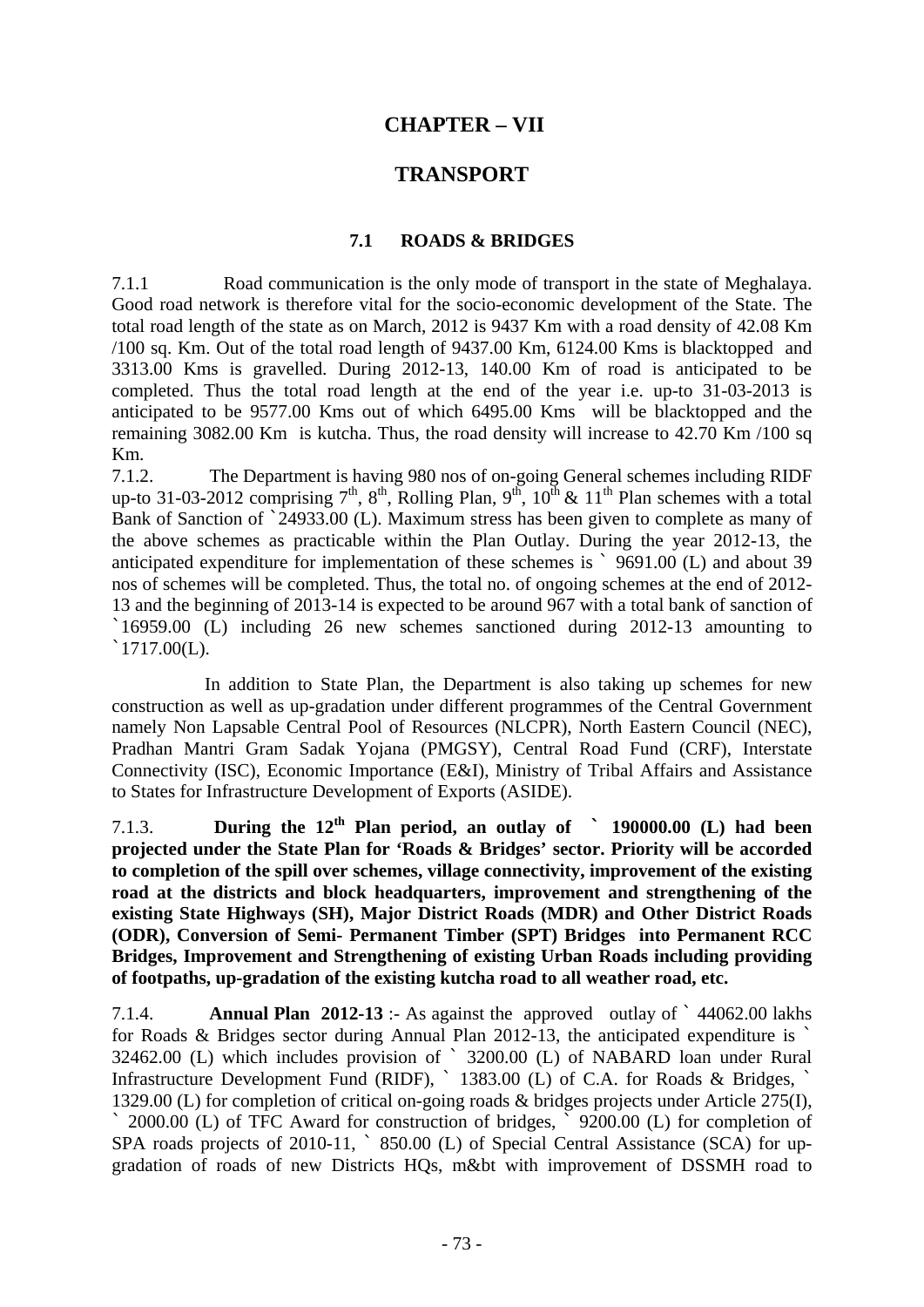Tongseng, m&bt of Tluh internal village road and m&bt with improvement of critical roads and ` 8000.00 (L) of other programmes.

7.1.5 **Annual Plan 2013-14: -** The proposed outlay for this Sector during Annual Plan 2013-2014 is ` 40785.00 (L), which include ` 3200.00 (L) of NABARD loan, an EAP component of ` 6800.00 (L) and ` 2000.00 (L) of Award under the Thirteenth Finance Commission. With this allocation, it is anticipated that 79.00 km of new roads will be constructed and 302.00 km of road metalled.

7.1.6. The break-up of the  $11<sup>th</sup>$  Plan outlay and expenditure, projected outlay and anticipated expenditure during the  $12<sup>th</sup>$  plan and the proposed outlay of Roads & Bridges Sector during Annual Plan 2013-2014 are as indicated below:-

|                            |                                  |             |                                |                          |                    |                              | in lakhs)       |
|----------------------------|----------------------------------|-------------|--------------------------------|--------------------------|--------------------|------------------------------|-----------------|
| Name of scheme             | $\overline{11}^{\text{th}}$ Plan | $11th$ Plan | <b>Annual Plan</b>             | $12^{\text{th}}$<br>Plan | <b>Annual Plan</b> |                              | Annual          |
|                            | Projected                        | 2007-12     | 2011-12                        | Projected                | 2012-13            |                              | Plan 2013-      |
|                            | Outlay                           | Actual      | Actual                         | Outlay                   |                    | <b>Approved Antici-pated</b> | 14              |
|                            |                                  |             | <b>Expenditure Expenditure</b> |                          | Outlay             | Expendi-                     | <b>Proposed</b> |
|                            |                                  |             |                                |                          |                    | ture                         | Outlay          |
| <b>NABARD</b>              |                                  |             |                                |                          | 3200.00            | 3200.00                      | 3200.00         |
| C.A. for Roads &           |                                  |             |                                |                          | 1383.00            | 1383.00                      | 1383.00         |
| <b>Bridges</b>             |                                  |             |                                |                          |                    |                              |                 |
| Completion of              |                                  |             |                                |                          |                    |                              |                 |
| critical ongoing roads     |                                  |             |                                |                          |                    |                              |                 |
| & bridges projects         |                                  |             |                                |                          | 1329.00            | 1329.00                      | 1714.00         |
| under Article 275(I)       |                                  |             |                                |                          |                    |                              |                 |
| Central Assistance for     |                                  |             |                                |                          | 12400.00           |                              |                 |
| <b>EAP-ADB</b>             |                                  |             |                                |                          |                    |                              | 6800.00         |
| <b>State Share for ADB</b> |                                  |             |                                |                          |                    |                              | 600.00          |
| EAP                        |                                  |             |                                |                          |                    |                              |                 |
| <b>TFC</b> Award for       | 158662.00                        | 97907.42    | 24658.37                       | 190000.00                |                    |                              |                 |
| construction of            |                                  |             |                                |                          | 2000.00            | 2000.00                      | 2000.00         |
| bridges                    |                                  |             |                                |                          |                    |                              |                 |
| Proposal under Special     |                                  |             |                                |                          |                    |                              |                 |
| Plan Assistance,           |                                  |             |                                |                          | 12150.00           | 12950.00                     | 13595.00        |
| <b>Special Central</b>     |                                  |             |                                |                          |                    |                              |                 |
| Assistance, etc.           |                                  |             |                                |                          |                    |                              |                 |
| Replacement of             |                                  |             |                                |                          |                    |                              |                 |
| <b>Timber Bridges</b>      |                                  |             |                                |                          | 3600.00            | 3600.00                      | 2000.00         |
| <b>Other Programmes</b>    |                                  |             |                                |                          | 8000.00            | 8000.00                      | 9493.00         |
| <b>Total</b>               | 158662.00                        | 97907.42    | 24658.37                       | 190000.00                | 44062.00           | 32462.00                     | 40785.00        |

7.1.7. The physical targets during the  $11<sup>th</sup>$  Plan,  $12<sup>th</sup>$  Plan and Annual Plan 2013-14 including anticipated achievement during 2012-13 are as indicated below:-

| <b>Item</b>                        | Unit | $11th$ Plan<br>$(2007-12)$ |                       | $12^{\text{th}}$ Plan<br>Target | Annual Plan 2012-13 |                            | Annual<br>Plan           |
|------------------------------------|------|----------------------------|-----------------------|---------------------------------|---------------------|----------------------------|--------------------------|
|                                    |      | Target                     | Actual<br>Achievement | 2012-17                         | <b>Target</b>       | Anticipated<br>Achievement | 2013-14<br><b>Target</b> |
| New Construction                   | Km   | 861                        | 673                   | 397                             | 74                  | 55                         | 79                       |
| Metalling<br>and<br>Blacktopping   | Km   | 1693                       | 1062                  | 1572                            | 351                 | 340                        | 302                      |
| Improvement/Widening               | Km   | 457                        | 706                   | 570                             | 184                 | 285                        | 382                      |
| Minor/Major Bridges                | Rm   | 6099                       | 3654                  | 5676                            | 1363                | 1397                       | 1972                     |
| Village<br>Connectivity<br>(PMGSY) | Rm   |                            | $\blacksquare$        | 60                              | 5                   |                            | 12                       |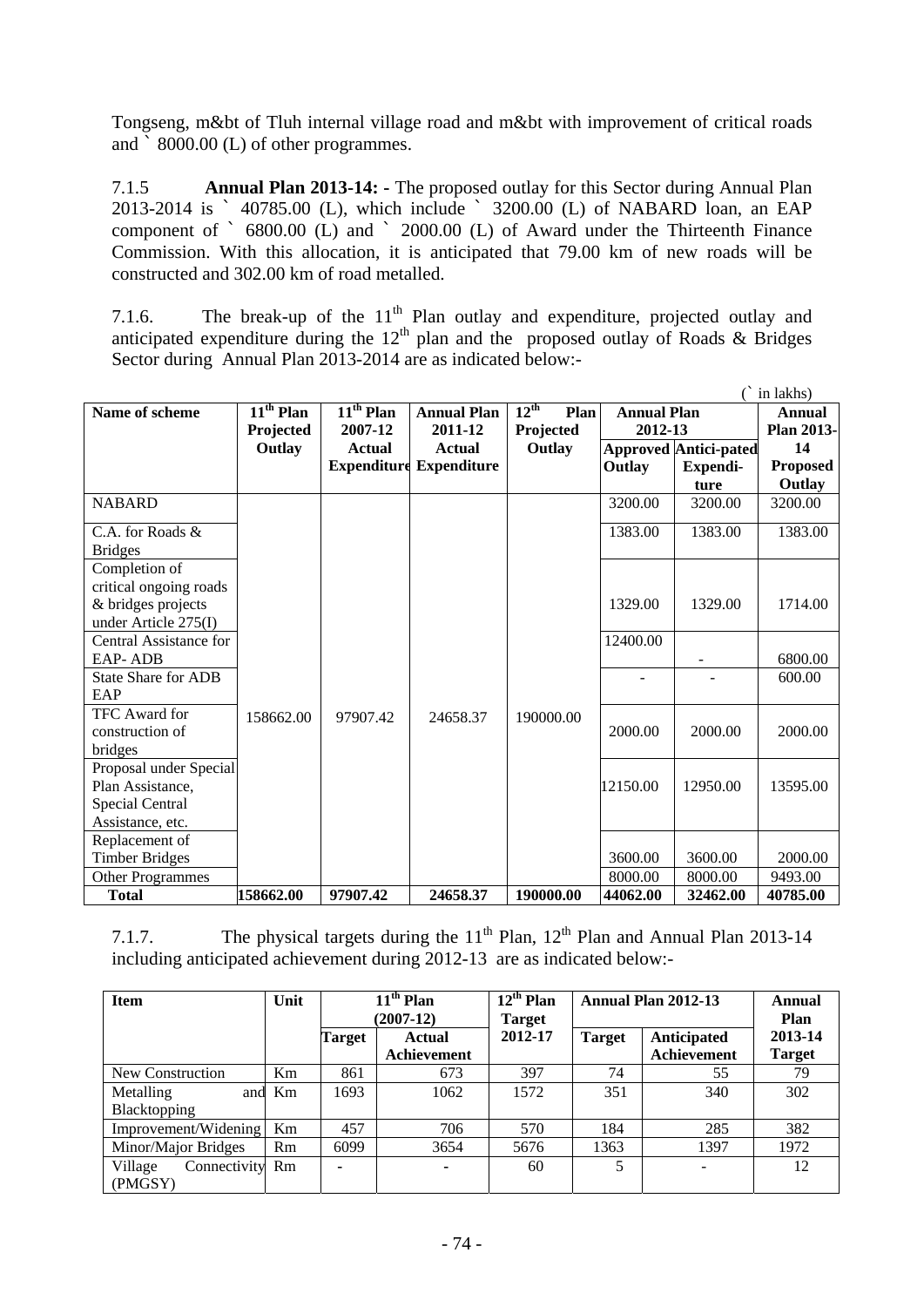7.1.8. **Pradhan Mantri Gram Sadak Yojana (PMGSY);-** Pradhan Mantri Gram Sadak Yojana is implemented under the Central Sector and it is one of the programmes falling under the Bharat Nirman Programme (BNP). This programme provides road connectivity to all the unconnected habitations with population of above 250 for the hill areas.

 As per 2001 census, there are 5782 Nos. of villages in Meghalaya, of which 2997 Nos. have been connected by road as on 31-03-12 and 12 Nos. of villages are proposed to be connected during 2012-13. Hence, at the end of the  $1<sup>st</sup>$  year of the  $12<sup>th</sup>$  Plan i.e 31-03-2013, the total no. of villages to be connected is 3009. The remaining no. of villages which are yet to be connected comprise small, isolated and remotely situated villages, having population of 250 Nos. and below. These villages are targeted to be connected. However, habitations with 250 and above population will be connected under PMGSY and Bharat Nirman in phases.

# 7.1.9. **Up-gradation of Major District Roads and State Highways (MIDB) under Special Plan Assistance (SPA) during 2012-13.**

 State Highways and Major District Roads constitute the secondary system of road transportation, providing linkage between NH, district headquarters, important towns, market places, production centers and tourist centers. The total length stands at 2355Km (1134 Km is the State Highways and 1221 Km is the Major District Roads). These roads carry medium to heavy traffic and an estimated 25 percent of the total road traffic in Meghalaya. State Highways are arterial routes of the State linking district headquarters and important towns within the State and connecting them with National Highways. Major District Roads (MDRs) provide the vital link between rural and urban centers, which is crucial to the rural economy of Meghalaya. The development and maintenance of State Highways (SHs) and Major District Roads (MDRs) is the responsibility of the State Govt. The difficulty in allocating funds for up-gradation/new construction is further compounded by the cost of sustained maintenance. Many of the State Highways (SHs), Major District Roads (MDRs) and Urban/Town Roads were constructed long back, some of them even before the creation of the State of Meghalaya. In addition, there are many strategic roads which are very important in terms of security, trade and commerce etc.

 The existing pavement in many stretches of State Highways (SHs), Major District Roads (MDRs) and Urban Roads are badly damaged and thus plying of vehicular traffic and safety has been adversely affected. Immediate restoration and up-gradation of heavily damaged pavement is necessary.

 The amount of ` 51879.16 (L) for a total length of 978.47 Km has been sanctioned during 2012-13 for up-gradation of above projects and the amount of  $\degree$  13000.00 (L) released during 2012-13 under SPA will be utilized in full. The projects are targeted to be completed by 2015. The proposed outlay under SPA for 2013-14 is ` 7650.00 (L).

7.1.10. NABARD Loan:- The State Government has availed loan from NABARD under various tranches of Rural Infrastructure Development Fund (RIDF) started from the year 1996-1997 onwards for funding important roads and bridges projects in the State so as to leverage fund available under State Plan. A summary of projects sanctioned under various tranches of RIDF in respect of PWD (R&B) are indicated below:-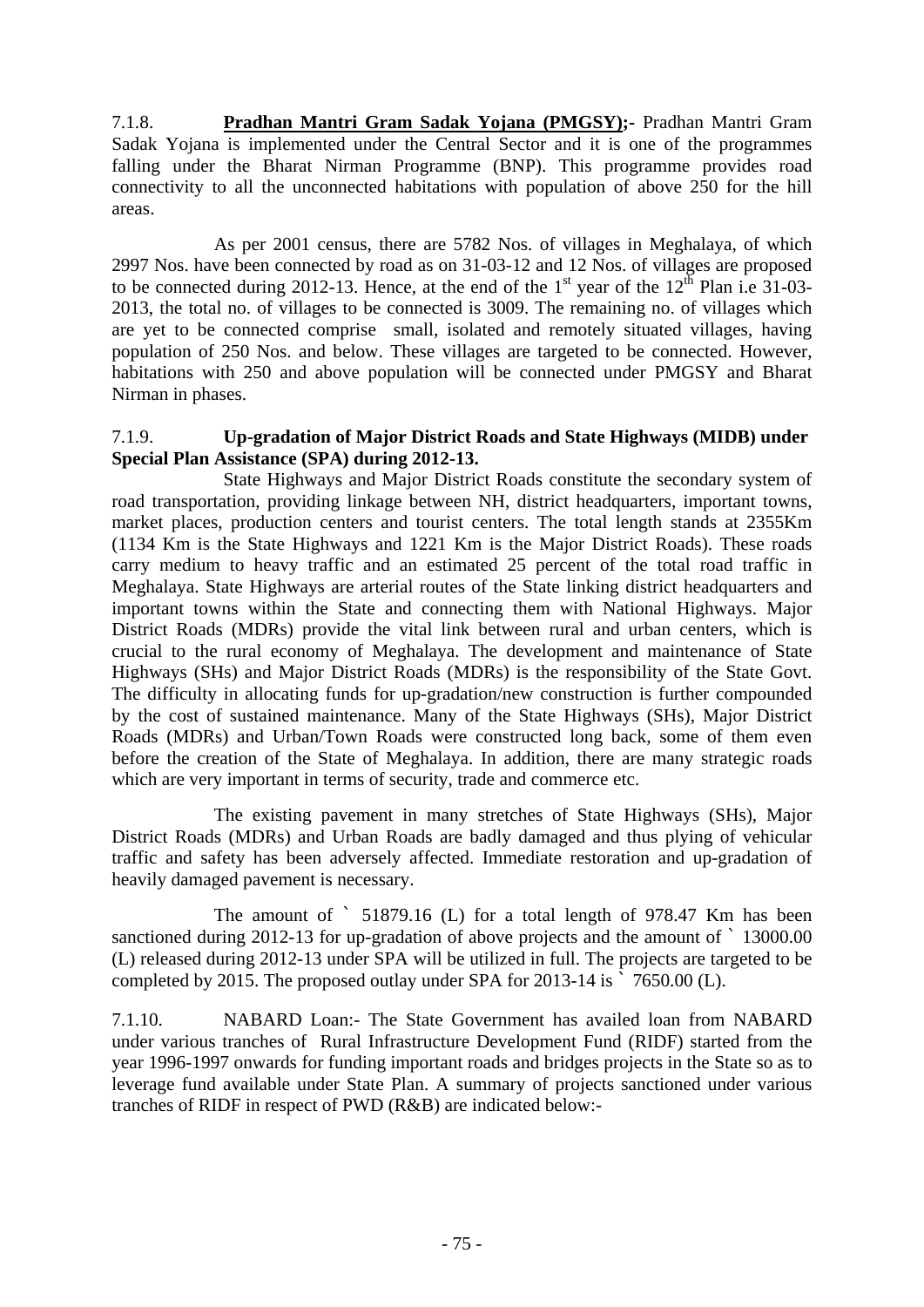|                |                       | lakhs                            |         |                |
|----------------|-----------------------|----------------------------------|---------|----------------|
| <b>Tranche</b> | No. of schemes        | <b>Amount involved</b>           | Amount  | <b>Remarks</b> |
|                | approved/sanctioned   |                                  | availed |                |
| RIDF-XII       | 11 Rural Bridges      | 1566.69                          | 1087.98 | 10 completed   |
|                |                       | 1149.85(L)                       |         |                |
| RIDF-XIII      | 80 ongoing Roads &    | 5907.33                          | 3659.71 | 78 completed.  |
|                | Bridges projects.     | 3997.7(L)                        |         |                |
|                |                       | 1751.86<br>(Expenditure          |         |                |
|                |                       | already incurred by the          |         |                |
|                |                       | State Govt)                      |         |                |
| RIDF-XIV       | 45 ongoing Roads $\&$ | 3801.50                          | 2601.84 | 42 completed.  |
|                | Bridges projects.     | $2972.20$ (L)                    |         |                |
|                |                       | 686.57<br>(expenditure)          |         |                |
|                |                       | already incurred by the          |         |                |
|                |                       | Govt.<br><b>State</b><br>$up-to$ |         |                |
|                |                       | March, 2008<br>against           |         |                |
|                |                       | these schemes.                   |         |                |
| <b>RIDF-XV</b> | 50 Roads & Bridges    | 7871.51                          | 4672.15 |                |
|                | (including 4 roads)   | $7084.36$ (L)                    |         |                |
|                | project of Tourism    |                                  |         |                |
| RIDF-XVI       | 55 Roads & Bridges    | 7330.62                          | 3117.72 |                |
|                | Projects              | $6597.57$ (L)                    |         |                |

# **7.2 ROAD TRANSPORT**

**7.2.1** The Road Transport sector in the State of Meghalaya is very essential in view of the fact, that, the State is not linked with any railway lines and water transport facilities. The only Airport at Umroi near Shillong is not feasible for the landing of big aircrafts and as such, it is not serving the State and its people as desired. The State has, therefore, to depend solely on the road transport system only. The State Government is operating bus transport services between different destinations to carry goods and passengers through the Meghalaya Transport Corporation (MTC), which gets financial assistance from the Government in the form of Capital Contribution, which is constantly running at a loss. The main reason for loss is (i) Overstaffing, (ii) Non- replacement of old fleet and (iii) Running on un-economic routes for providing services to the rural population etc. During 2004–2005 the Meghalaya Transport Corporation with the approval of the State Govt. has implemented the Voluntary Retirement Scheme (VRS) in which 206 employees have accepted VRS. In spite of this effort, the MTC is running at a loss due to the fact that it is overstaffed. Recently, a committee was formed for Revitalisation of the MTC and as per the **perspective Business Plan**, the Govt. lands at Police Bazar, Jowai Station, Nartiang, Tura and Williamnagar measuring 361138 Sq.m will be used for commercial, parking and office complexes which will bring a total income of about Rs 3.30 crore.

**7.2.2 Capital Contribution to Meghalaya Transport Corporation**: - In order to strengthen the Meghalaya Transport Corporation, it is felt that all the Depots in the District should be linked with the State Head Quarter by way of a wide area computerized network. Purchase of new buses for replacement of the old and unserviceable vehicles is also necessary to augment the already existing fleet of the Corporation.

 $\mathbf{in}$  **in**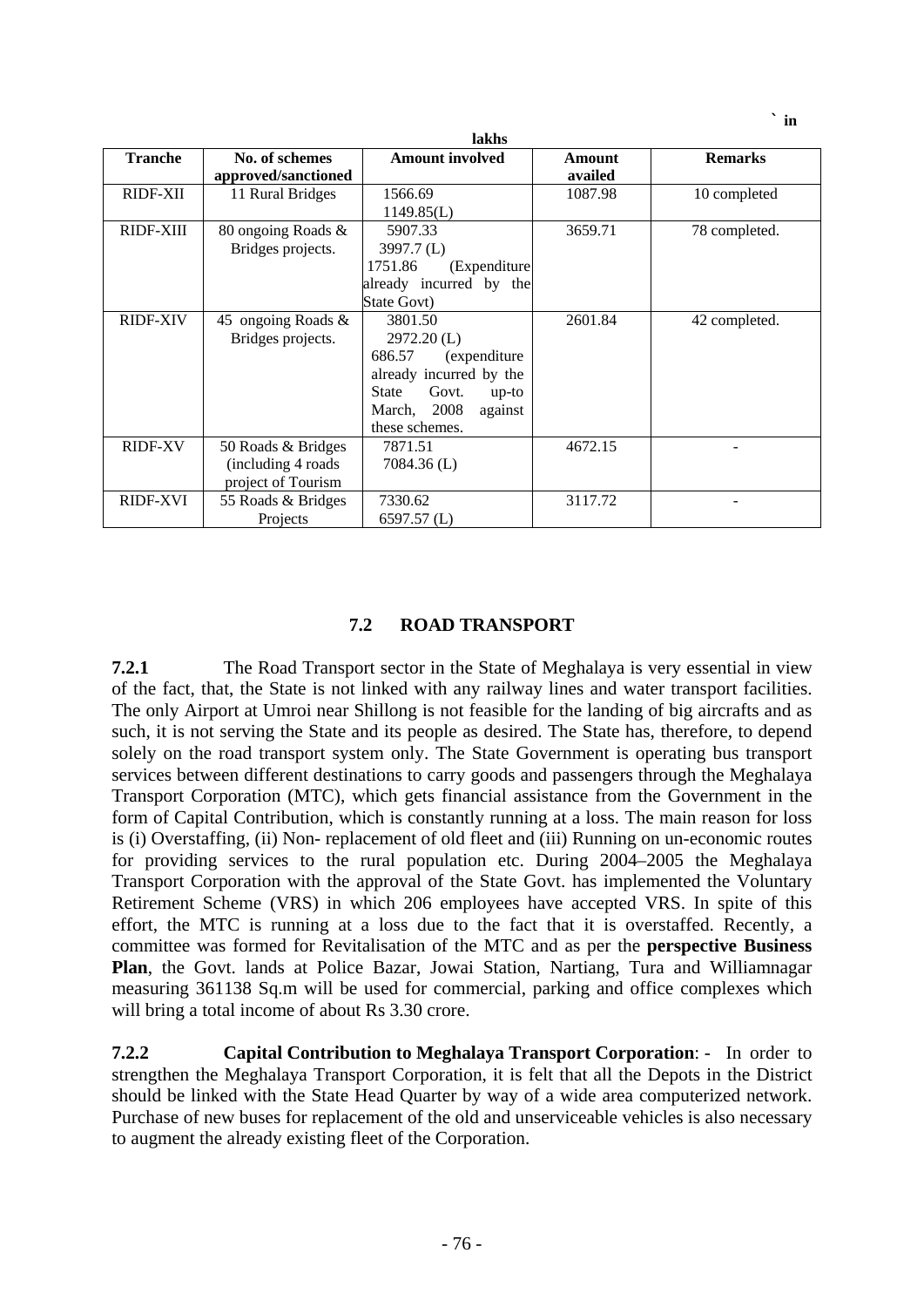**7.2.3** The approved outlay for the Eleventh Plan is **Rs.3200.00 lakh** and the actual expenditure was Rs.1575.00 lakh. The actual expenditure during the Annual Plan 2011-2012 was Rs.300.00lakh. Purchase of new buses for replacement of the old and unserviceable vehicles is also necessary to augment the already existing fleet of the Corporation for smooth functioning of the Corporation. At present the Corporation is having a total of 69 buses operating on 24 routes covering in total a route length of 3468 Kms. Fencing of the Corporation offices is also very much required for upkeep of the Government property.

**The projected outlay for Road Transport during the Twelfth Five Year Plan (2012–2017) is Rs. 2400.00 lakh.** The Plan Outlay of **Rs. 350.00 lakh for the year 2012-13** is meant for release to Meghalaya Transport Corporation as share capital contribution**. The proposed outlay for the Annual Plan 2013-14 is Rs.380.00 lakh.** 

7.2.4 The schematic outlays for the  $11<sup>th</sup>$  Plan and the 12<sup>th</sup> Plan and the Annual Plan 2012-13 for Meghalaya Transport Corporation is shown below:-

|     |                               |          |                 |               |                  |                    |        | [Rs. in lakhs] |
|-----|-------------------------------|----------|-----------------|---------------|------------------|--------------------|--------|----------------|
| SI. | <b>Name of Scheme</b>         | Eleventh | $(2007 - 2012)$ | <b>Annual</b> | $12^{\text{th}}$ | <b>Annual Plan</b> |        | <b>Budget</b>  |
| No. |                               | Plan     | at 2006-07      | Plan          | Plan             | 2012-13            |        | <b>Provisi</b> |
|     |                               |          | prices)         | 2011-12       | 2012-            |                    |        | on             |
|     |                               | Outlay   | <b>Actual</b>   | <b>Actual</b> | 2017             | <b>Approved</b>    | Anti.  | 2013-14        |
|     |                               |          | <b>Expendit</b> | <b>Expend</b> | Project          | Outlay             | Expdr. |                |
|     |                               |          | ure             | iture         | ed               |                    |        |                |
|     |                               |          |                 |               | Outlay           |                    |        |                |
|     |                               | 3        | 4               | 5             | 6                |                    | 8      | 9              |
|     | Capital Contribution to       |          |                 |               |                  |                    |        |                |
|     | Meghalaya<br><b>Transport</b> | 3200.00  | 1575.00         | 300.00        | 2400.0           | 350.00             | 350.00 | 380.00         |
|     | Corporation (MTC)             |          |                 |               |                  |                    |        |                |
|     | <b>Total</b>                  | 3200.00  | 1575.00         | 300.00        | 2400.00          | 350.00             | 350.00 | 380.00         |

# **7.3 OTHER TRANSPORT SERVICES**

**7.3.1** Under Other Transport Services sector, important Projects taken up are – Upgradation of Umroi Airport and construction of Airport at Baljek. The other schemes proposed for implementation are Motor Driving Schools, Financial Assistance to Unemployed Educated Youth of the State, Construction of Check gates, Pollution Testing Control besides upgradation of the process of Computerisation which is required to achieve the optimum utility in e-governance so that implementation of smart card in Driving Licence, High Security Registration Plate, Issue of Permits, etc. can be achieved.

**7.3.2 An outlay of Rs. 12100.00 lakh is projected for the Twelfth Five Year Plan. The approved outlay for the Annual Plan 2012-13 is Rs.4844.00 lakh which includes** (i) Rs.100.00 lakh for Ropeways (ii) Rs.500.00 lakh of **SCA** for Public Transport System for Rural Connectivity (iii) Rs.1144.00 lakh of **SCA** for Umroi Airport (iv) Rs.1900.00 lakh for **SCA** for Shillong City (v) Rs.100.00 lakh of **ACR** for Driving Institute (vi) Rs. 500.00 lakh of **ACR** for Inter State Bus Terminus (vii) Rs. 300.00 lakh of **ACR** for Inter State Truck Terminus (viii) Rs.65.00 lakh for Inland Water Ways and (ix) Rs.50.00 lakh for Cable Cars. An additional fund of Rs. 100.00 lakh has been provided for implementation of **Insurance for Drivers**. The anticipated expenditure for the current year 2012-13 is Rs. 2240.00. **The proposed outlay for the year 2013-14 is Rs.1664.00 lakh,** which includes *(a)*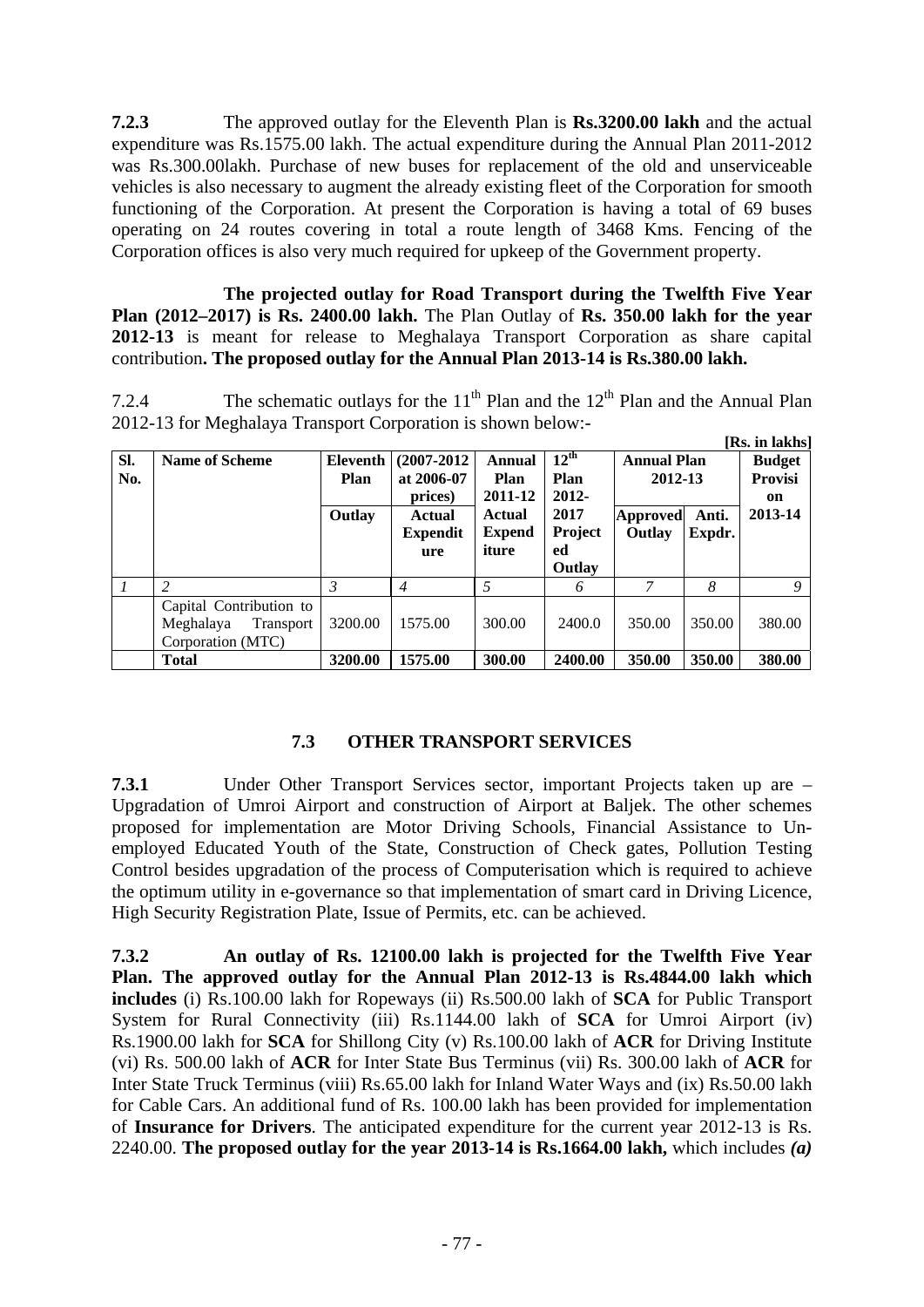# *Rs.100.00 lakh for Ropeways (b) Rs.1300.00 lakh of projects under* **SPA, SCA, etc***. (c) Rs.65.00 lakh for Inland Waterways and (d) Rs.50.00 lakh for Cable Cars.*

- **7.3.3** The main programmes are briefly highlighted in the following:-
- 1. **Computerization:-** As part of computerization, the Government has introduced Payment Gateway and Dealer Point Registration. The same has been commissioned and is expected to make things simpler and easier for the vehicle buyers. The Government is also taking the initiative to convert the Driving License and Registration Certificate into Smart Card. However, due to increasing number of vehicles and application for licenses, permits etc. there is a need for further up gradation. **Hence, it is proposed that an outlay for the upgradation be earmarked at Rs.10.00 lakh for the year 2013 - 2014.**
- 2. **Pollution Control Equipment and Machinery:-** Though the work for pollution testing and control has been entrusted to the private parties, it is necessary that the personnel of the department are trained and acquire skill to handle the machines, so that they can counter check the vehicles certified as **Pollution free** by the Private Pollution Testing Stations.

This scheme also include for purchase of breath analyzers as it would help the Enforcement Officials of this department to prosecute any drivers who drive the vehicle under the influence of alcohol which is against the Motor Vehicle Rule. **The proposed outlay is Rs.2.00 lakh for the year 2013 - 2014.** 

- 3. **Motor Driving School:** The department proposes to continue the scheme of assistance to the 3 (three) existing Motor Driving Schools. The State of Meghalaya with its hilly terrain and winding roads warrants trained drivers with good knowledge of traffic signs and signal, skills and proficiency in the driving of motor vehicles, so as to make our roads safer and to minimize the loss of precious lives in motor accidents etc. **An outlay of Rs.3.00 lakh is proposed for the scheme for the year 2013 - 2014.**
- 4. **Financial Assistance to Unemployed Educated Youth of the state:-** The proposal is also a continuing scheme. Growing un-employment in the State, has frustrated the Educated Unemployed Youth has driven most of them in to the paths of violence. In order to wean them away from such undesirable activities the existing scheme is proposed to be carried over to the Eleventh Plan Period with a view to create more employment avenues in the transport service sector. **Rs.4.00 lakh is proposed for the year 2013-2014.**
- 5.**Up-gradation of Umroi Airport:-** During the Eleventh Plan, every effort was made for upgradation of Umroi Airport and facilities for landing of bigger aircrafts. Funds amounting to over Rs.50.38 crore in the form of SPA and ACA have till date been provided for upgradation of Umroi Airport as indicated below:-

| Sl. No. | <b>Year of Sanction</b> | <b>Amount</b> (Rs in lakhs) | Mode of funding |
|---------|-------------------------|-----------------------------|-----------------|
|         | 2007-2008               | 2038.00                     | SPA             |
|         | 2009-2010               | 3000.00                     | ACA             |
|         | $-DO-$                  | 24.00                       | State Plan      |
|         | 2010-2011               | 0.32146                     | -do-            |
|         | <b>Total</b>            | 5062.32146                  |                 |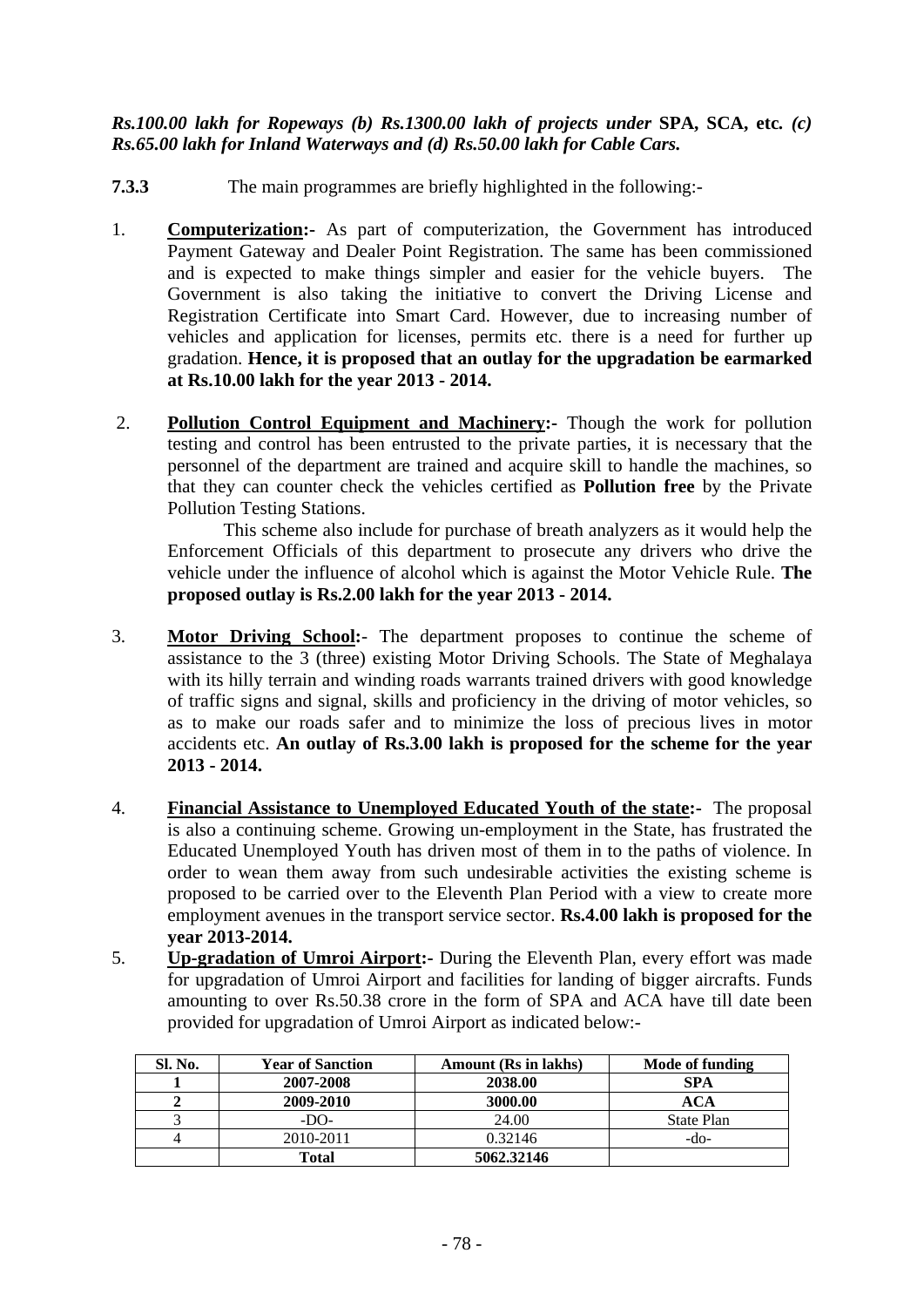The Government has also taken up the initiative to identify a contiguous land for the Umroi Military Station as the Defence land at Umroi is required for upgradation of Shillong Airport. **Hence, a sum of Rs.50.00 lakh is being proposed for the year 2013 – 2014.** 

6. **Construction of Baljek Airport:-** The Government through the Transport Department has decided to upgrade Baljek Airport and additional land measuring 58 acres needed for expansion of the runway has been acquired. An amount of Rs. 3,01,79,775/- was sanctioned by the Govt. for land acquisition and the same was handed over to the Deputy Commissioner, Tura for payment to the land owners.

 **The proposed outlay for the scheme is Rs.4.00lakhs for the year 2013 - 2014.** 

- 7. **Construction of Joint Check Gate:-** Construction of Joint Check Gate / Integrated Check Gates has been under the consideration of the State Government to regulate the movement of goods carriage vehicles and to closely monitor the revenue collection and also to curve the leakage of revenue. A committee has been formed to look into the feasible sites for the project with Commissioner of Taxes as the Convener. Two sites at NH – 40 in Ri-Bhoi District has been identified namely Byrnihat and Umling for the proposed integrated Check Gates and preparation of the Detail Project Report will be initiated soon**. The proposed outlay for the scheme is Rs.40.00 lakh for the year 2013 - 2014.**
- 8. **Construction of Helipad:-** The State Government has decided to have its own Helipad on a civilian land suitably located in the New Shillong Township site. For this the Urban Affairs Department has been asked to allot a suitable plot of land of 2 acres for setting up of Helipad. **Hence Rs.30.00 lakh has been proposed for the year 2013 – 2014 for construction of the same.**
- 9. **Construction of Motor Driving Institute:-** The Transport Department propose to set up a Motor Driving Institute in East Khasi Hills District under Ministry of Road Transport and Highway, Govt. of India Scheme and for this project the Department is coordinating with the Urban Department of the State Government for allotment of land measuring about 12 acres for the said purpose.

 **The proposed outlay for the scheme is Rs.100.00 lakh for the Annual Plan 2013 - 2014.** 

10. **Construction of ISBT & ISTT:-** Land measuring about 13.106 acres has been acquired for construction of the Inter State Bus Terminus at Mawlai Mawiong, Shillong. The total cost of Rs.48.31 crore for the project have been sanctioned by the NEC during 2012-13 and the  $1<sup>st</sup>$  instalment of Rs. 4.00 crore have been released.

The Transport Department has also proposed to set up Inter State Truck Terminus at Umbang, Ri-Bhoi District. The Detailed Project Report for Inter State Truck Terminus has been forwarded to NEC.

Acquisition process for the ISTT Ri-Bhoi District at an estimated cost of Rs.4.84 crore is underway.

 **The proposed outlay for the scheme is Rs.700.00 lakh for the year 2013 - 2014.**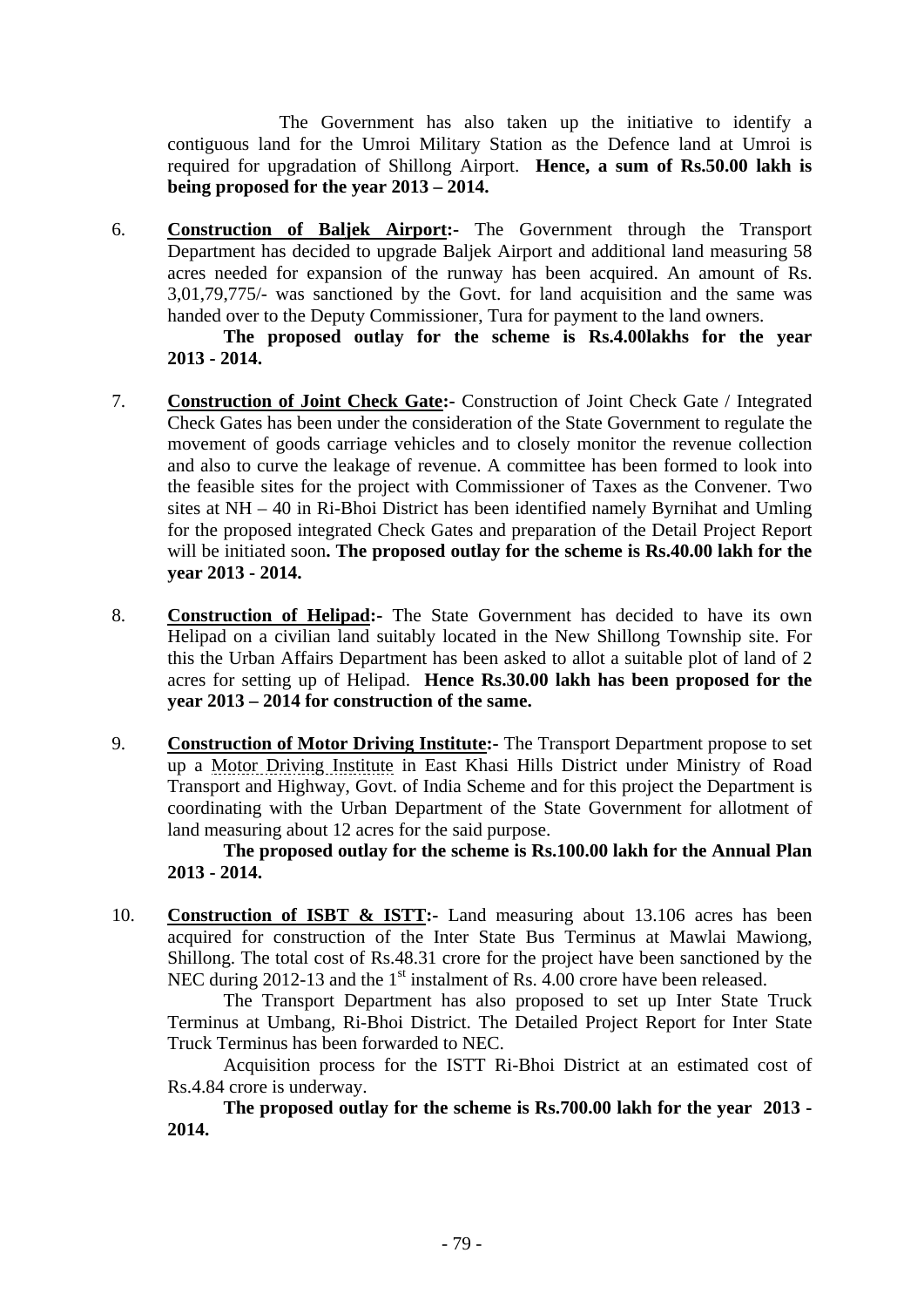11. **Construction of Inland Waterways Transport:-** The Government has decided to introduce Inland Water Transport in the state**. RITES Ltd. has been assigned by the Inland Waterway Authority of India to identify the waterways which has the potential for Inland Water Transport. The RITES Ltd. have identified (i) Jinjiram (ii) Kynshi- Jadukota and (iii) Simsang**, in their feasibility report. The Govt. has allowed M/s RITES Ltd. to carry out Techno-feasibility report and Detail Project Studies to assess the viability of the waterways identified as potential for Inland Water Transport. The State Govt. has recommended Jinjiram River under the Inland Waterways Project in the first phase as a priority project.

 **Hence, the proposed outlay for the scheme is Rs.65.00 lakh for the year 2013 - 2014.** 

12. **Cable Cars:-** Govt. is contemplating to provide additional transport system in the State by setting up cable cars in some selected and viable areas like, Tura, Shillong and Jowai. Other than the tourism point of view, economic and demand for this mode of transport would be taken in to consideration.

 Expression of interest has been called from the interested and competent firms wherein 8 (eight) firms had come forward and submitted their tenders. The technical committee has been formed in this regard and the checking of tender papers are in process.

#### **Hence, the proposed outlay for the scheme is Rs.50.00 lakh for the year 2013 - 2014.**

13. **Ropeways:-** The scheme was transferred from Assistant Director of Border Area Development, West Garo Hills to this department as they cannot take up the scheme by themselves. The Rongsu village is inaccessible by road and scope of construction of roads in the near future is bleak in view of the difficult terrain. However, in spite of the locations, this village produces a number of horticultural crops like citrus / bettlenut / tezpatta etc. and bamboo product like broomstick. The products are taken to the nearest market place on foot as there is no other mean of transport which taking time of 2 to 5 hours, resulting in exorbitant expenditure and is time consuming.

 **Hence, the proposed outlay for the scheme is Rs.100.00 lakh for the year 2013 - 2014.** 

14. **Insurance for Drivers:-** The Govt. is introducing a new scheme called *"Insurance for drivers"* through Transport Department. The main objective of the scheme it to assist and encourage the professional and Govt. drivers who have obtained driving licenses from Meghalaya and whose life is exposed to all the risks on the road and to have the Accident Insurance Policy. For this, Govt. in Transport Department shall sign an MoU with the State Bank of India for Group Personal accident Insurance Policy. Under this scheme, only Rs. 100/- per person will be paid as annual premium for total sum assured of Rs.4,00,000/- each. For this, Planning Department has allocated Rs.1.00 Crore during 2012-2013.

# **The proposed outlay for the scheme is Rs.4.00 lakh for the year 2013 - 2014.**

15. **Shillong City Centre:-** Shillong City Centre is proposed in the heart of the city in the commercial hub of Shillong in the land of Meghalaya Transport Corporation at Khyndai-Lad comprising the existing Depot & Meghalaya Transport Corporation office building and the maintenance building which is about 7449 Sq. Meter or less.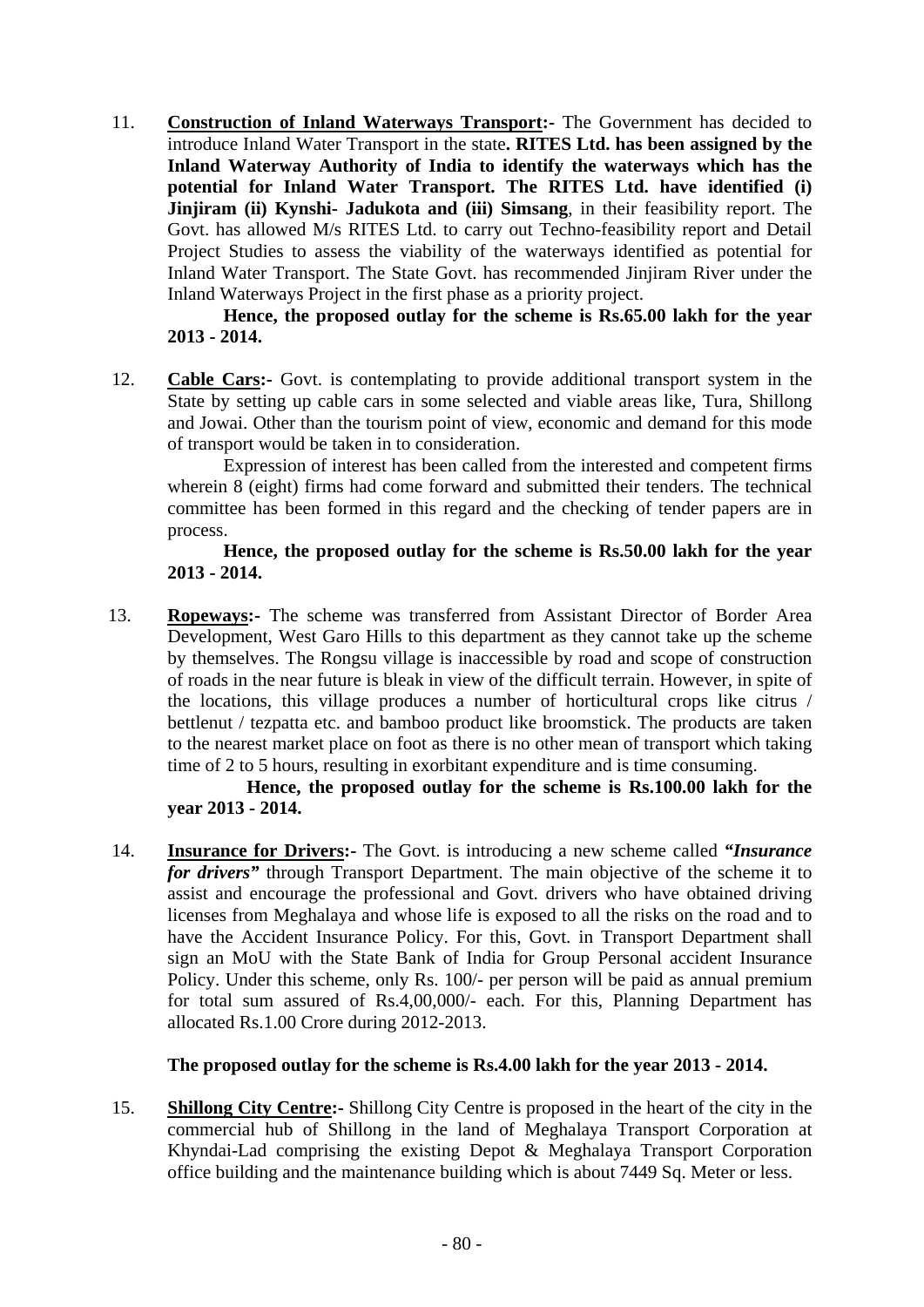The initial task to be taken up to accommodate the project in the proposed site is to relocate the Meghalaya Transport Corporation office and its depot besides getting the tenants of Meghalaya Transport Corporation vacated from the premises and demolition of the existing buildings.

 Hence the proposed for construction of Administrative building for Meghalaya Transport Corporation outside the plan of Inter State Bus Terminus project but within the premises of Inter State Bus Terminus vacant land.

#### **The proposed outlay for the scheme is Rs.350.00 lakh for the year 2013 - 2014.**

16. **Public Transport System for Rural Connectivity:-** To reach out to the public living in remote areas where the transport system is poor, the State Govt. has released an amount of **Rs.500.00 lakh of SCA** during the **Annual Plan 2012-13** for purchase of 71 buses/ TATA winger. These vehicles will be implemented by the Transport Department through the Commissioner of Transport and operated by the Self Help Group/ Cooperative Societies. Initially, 35 routes with two vehicles for each route have been proposed to run these vehicles.

#### **The proposed outlay for the scheme for the year 2013-14 is Rs.100.00 lakh.**

**7.3.4** The picture of the  $11<sup>th</sup>$  Plan Outlay and Expenditure, the  $12<sup>th</sup>$  Plan projected outlay and the tentative budgeted provision for the Annual Plan 2013-14 in respect of **Other Transport Services** are indicated in the Table below:

|                | [Rs. in lakh]                      |        |                      |                       |                                  |                 |                    |                  |
|----------------|------------------------------------|--------|----------------------|-----------------------|----------------------------------|-----------------|--------------------|------------------|
| Sl.            | <b>Name of Scheme</b>              |        | <b>Eleventh Plan</b> | <b>Annual</b><br>Plan | $\overline{12}^{\text{th}}$ Plan |                 | <b>Annual Plan</b> | <b>Budget</b>    |
| No.            |                                    |        | (2007-2012 at 2006-  |                       | 2012-2017                        | 2012-13         |                    | <b>Provision</b> |
|                |                                    |        | 07 prices)           | 2011-2012             | <b>Proposed</b>                  |                 |                    | 2013-14          |
|                |                                    | Outlay | <b>Actual</b>        | <b>Actual</b>         | Outlay                           | <b>Approved</b> | Anti.              |                  |
|                |                                    |        | <b>Expend</b>        | <b>Expenditure</b>    |                                  | Outlay          | Expdr.             |                  |
|                |                                    |        | iture                |                       |                                  |                 | 2012-2013          |                  |
| $\mathcal{I}$  | $\overline{2}$                     | 3      | $\overline{4}$       | 5                     | 6                                | $\overline{7}$  | 8                  | 9                |
| $\mathbf{1}$   | <b>Mass Transport System</b>       | 20.00  | $\Omega$             | $\Omega$              | 75.00                            | 0.00            | 0.00               |                  |
| $\overline{2}$ | <b>Motor Driving School</b>        | 30.00  | 24.00                | 5.00                  | 90.00                            | 3.00            | 3.00               | 3.00             |
| $\overline{3}$ | Computerisation of Office          | 30.00  | 15.58                | 2.00                  | 270.00                           | 2.00            | 2.00               | 10.00            |
|                | Commissioner<br>of the             |        |                      |                       |                                  |                 |                    |                  |
|                | of Transport and All District      |        |                      |                       |                                  |                 |                    |                  |
|                | Offices of the Department          |        |                      |                       |                                  |                 |                    |                  |
| $\overline{4}$ | Financial Assistance to Un-        | 40.00  | 23.00                | $\Omega$              | 150.00                           | 3.00            | 3.00               | 4.00             |
|                | <b>Employed Educated Youth</b>     |        |                      |                       |                                  |                 |                    |                  |
|                | to run Transport Services          |        |                      |                       |                                  |                 |                    |                  |
| $\sqrt{5}$     | <b>Construction of Checkgates</b>  | 30.00  | $\Omega$             | $\Omega$              | 2260.00                          | 35.00           | 35.00              | 40.00            |
| $\overline{6}$ | <b>RC</b> Construction of          | 20.00  | 71.54                | 15.00                 | 730.00                           | 25.00           | 25.00              | 52.00            |
|                | retaining walls and                |        |                      |                       |                                  |                 |                    |                  |
|                | renovation for District            |        |                      |                       |                                  |                 |                    |                  |
|                | Offices and Head Quarters          |        |                      |                       |                                  |                 |                    |                  |
| $\overline{7}$ | of<br>Purchase<br>Testing          | 30.00  | $\mathbf{0}$         | $\overline{0}$        | 25.00                            | 1.00            | 1.00               | 2.00             |
|                | Equipments                         |        |                      |                       |                                  |                 |                    |                  |
| 8              | <b>Construction of Baljek</b>      | 50.00  | 340.00               | 338.00                | 2400.00                          | 21.00           | 21.00              | 4.00             |
|                | Airport, Tura                      |        |                      |                       |                                  |                 |                    |                  |
| 9              | <b>Subsidy to Private Airlines</b> | 50.00  | $\Omega$             | $\overline{0}$        | 540.00                           | $\Omega$        | $\Omega$           | $\Omega$         |
| 10             | Construction of Helipad at         | 50.00  | 106.00               | 106.00                | 300.00                           | 60.00           | 60.00              | 30.00            |
|                | Shillong                           |        |                      |                       |                                  |                 |                    |                  |
| 11             | <b>Upgradation of Umroi</b>        | 150.00 | 5038.00              | $\Omega$              | $\boldsymbol{0}$                 | 1144.00         | 555.00             | 50.00            |
|                | Airport (SCA)                      |        |                      |                       |                                  |                 |                    |                  |